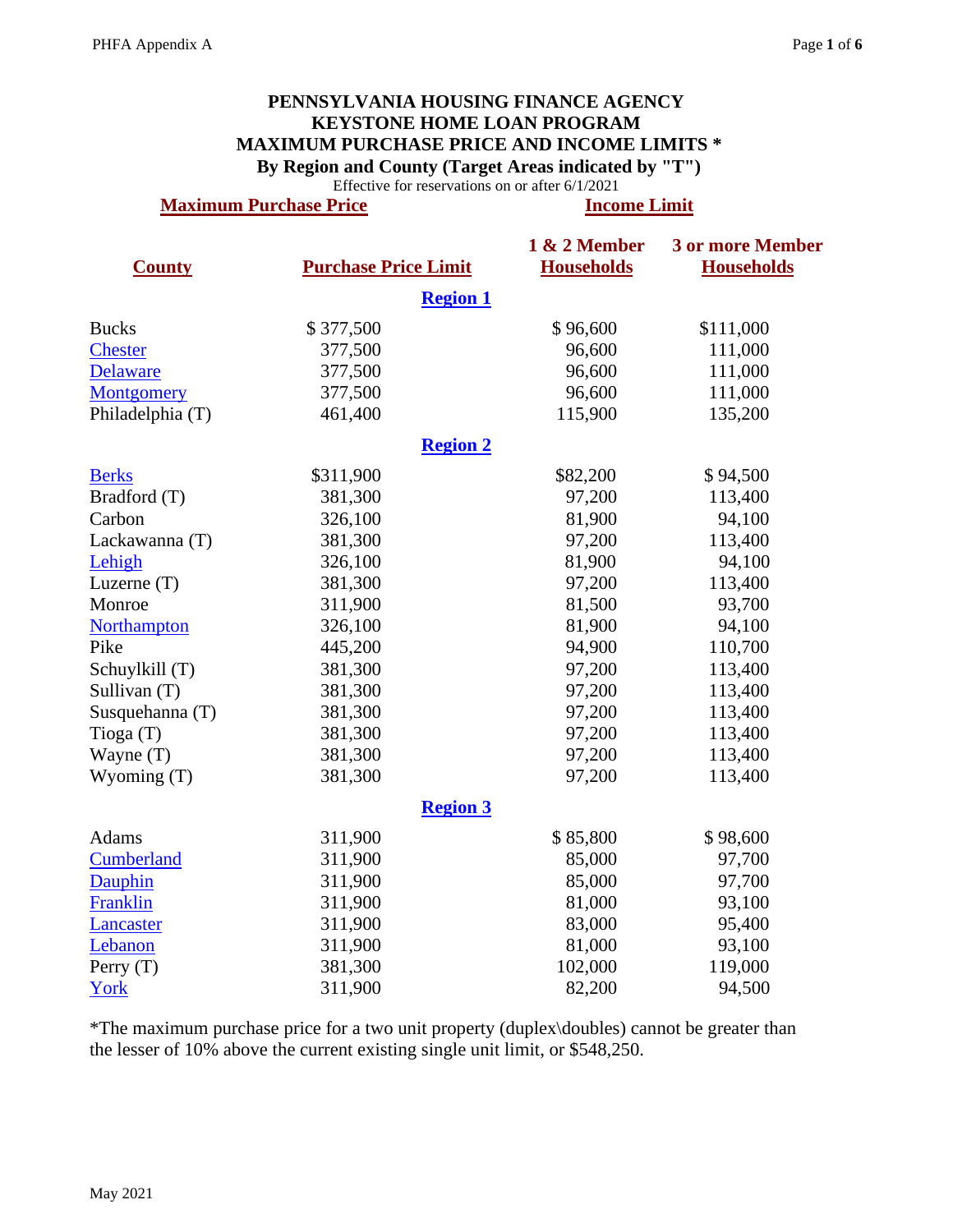## **MAXIMUM PURCHASE PRICES AND INCOME LIMITS \* By Region and County (Target Areas indicated by "T")**

|                    | <b>Maximum Purchase Price</b> | 1 & 2 Member    | <b>Income Limit</b>                          |  |  |
|--------------------|-------------------------------|-----------------|----------------------------------------------|--|--|
| <b>County</b>      | <b>Purchase Price Limit</b>   |                 | <b>3 or more Member</b><br><b>Households</b> |  |  |
|                    |                               | <b>Region 4</b> |                                              |  |  |
| Bedford (T)        | \$381,300                     | \$97,200        | \$113,400                                    |  |  |
| Blair (T)          | 381,300                       | 97,200          | 113,400                                      |  |  |
| Cambria (T)        | 381,300                       | 97,200          | 113,400                                      |  |  |
| Centre             | 311,900                       | 88,700          | 102,000                                      |  |  |
| Clinton(T)         | 381,300                       | 97,200          | 113,400                                      |  |  |
| Columbia (T)       | 381,300                       | 97,200          | 113,400                                      |  |  |
| Fulton (T)         | 381,300                       | 97,200          | 113,400                                      |  |  |
| Huntingdon (T)     | 381,300                       | 97,200          | 113,400                                      |  |  |
| Juniata (T)        | 381,300                       | 97,200          | 113,400                                      |  |  |
| Lycoming (T)       | 381,300                       | 97,200          | 113,400                                      |  |  |
| Mifflin (T)        | 381,300                       | 97,200          | 113,400                                      |  |  |
| Montour (T)        | 381,300                       | 97,200          | 113,400                                      |  |  |
| Northumberland (T) | 381,300                       | 97,200          | 113,400                                      |  |  |
| Snyder (T)         | 381,300                       | 97,200          | 113,400                                      |  |  |
| Somerset (T)       | 381,300                       | 97,200          | 113,400                                      |  |  |
| Union              | 311,900                       | 81,000          | 93,100                                       |  |  |
|                    |                               | <b>Region 5</b> |                                              |  |  |
|                    |                               |                 |                                              |  |  |
| <b>Allegheny</b>   | \$311,900                     | \$84,800        | \$97,500                                     |  |  |
| Armstrong (T)      | 381,300                       | 97,200          | 113,400                                      |  |  |
| <b>Beaver</b>      | 311,900                       | 84,800          | 97,500                                       |  |  |
| <b>Butler</b>      | 311,900                       | 84,800          | 97,500                                       |  |  |
| Fayette (T)        | 381,300                       | 101,700         | 118,700                                      |  |  |
| Greene $(T)$       | 381,300                       | 97,200          | 113,400                                      |  |  |
| Indiana            | 311,900                       | 81,000          | 93,100                                       |  |  |
| Washington (T)     | 381,300                       | 101,700         | 118,700                                      |  |  |
| Westmoreland       | 311,900                       | 84,800          | 97,500                                       |  |  |
|                    |                               | <b>Region 6</b> |                                              |  |  |
| Cameron $(T)$      | \$381,300                     | \$97,200        | \$113,400                                    |  |  |
| Clarion (T)        | 381,300                       | 97,200          | 113,400                                      |  |  |
| Clearfield (T)     | 381,300                       | 97,200          | 113,400                                      |  |  |
| Crawford (T)       | 381,300                       | 97,200          | 113,400                                      |  |  |
| Elk                | 311,900                       | 81,000          | 93,100                                       |  |  |
| Erie               | 311,900                       | 81,000          | 93,100                                       |  |  |
| Forest (T)         | 381,300                       | 97,200          | 113,400                                      |  |  |
| Jefferson (T)      | 381,300                       | 97,200          | 113,400                                      |  |  |
| Lawrence (T)       | 381,300                       | 97,200          | 113,400                                      |  |  |
| <b>McKean</b>      | 311,900                       | 81,000          | 93,100                                       |  |  |
| Mercer $(T)$       | 381,300                       | 97,200          | 113,400                                      |  |  |
| Potter (T)         | 381,300                       | 97,200          | 113,400                                      |  |  |
| Venango (T)        | 381,300                       | 97,200          | 113,400                                      |  |  |
| Warren             | 311,900                       | 81,000          | 93,100                                       |  |  |

\* The maximum purchase price for a two unit property (duplex\doubles) cannot be greater than10% higher than the current existing single unit limit.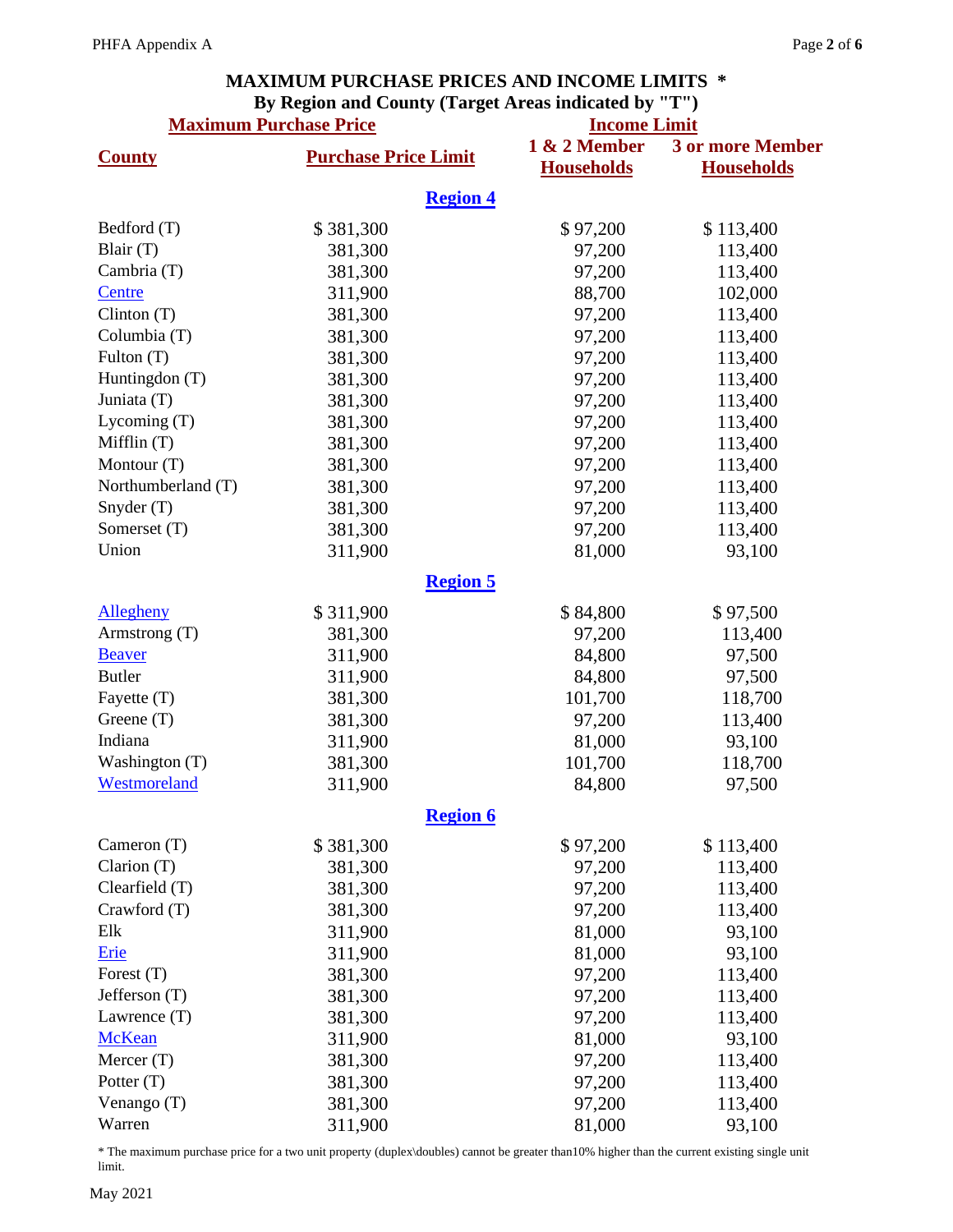## **CENSUS TRACTS DESIGNATED AS TARGETED AREAS (WITHIN NON-TARGETED COUNTIES) AND APPLICABLE MAXIMUM PURCHASE PRICES AND INCOME LIMITS**

An [address search](http://www.ffiec.gov/geocode/) will determine if a specific property is located within one of the targeted census tracts listed below. It can also provide a map of the property's census tract.

<span id="page-2-0"></span>

|                    |               |              | <b>Maximum Purchase Price</b> | <b>Income Limit</b> |                    |
|--------------------|---------------|--------------|-------------------------------|---------------------|--------------------|
|                    |               |              |                               |                     | 3 or more          |
|                    | <b>Census</b> | <b>Block</b> |                               | 1 & 2 Member        | <b>Member</b>      |
| <b>County</b>      | <b>Tract</b>  | Group        | <b>Purchase Price</b>         | <b>Households</b>   | <b>Households</b>  |
| Allegheny          | 0103          |              | \$381,300                     | \$84,800            | \$97,500           |
| "                  | 0301          |              | $\pmb{\mathsf{H}}$            | 11                  | $\pmb{\mathsf{H}}$ |
| $\pmb{\mathsf{H}}$ | 0303          |              | $\pmb{\mathsf{H}}$            | Ħ                   | $\pmb{\mathsf{H}}$ |
| $\pmb{\mathsf{H}}$ | 0304          |              | 11                            | "                   | $\pmb{\mathsf{H}}$ |
| $\pmb{\mathsf{H}}$ | 0305          |              | $\pmb{\mathsf{H}}$            | 11                  | $\pmb{\mathsf{H}}$ |
| "                  | 0401          |              | "                             | "                   | "                  |
| "                  | 0402          |              | 11                            | "                   | $\pmb{\mathsf{H}}$ |
| "                  | 0405          |              | $\pmb{\mathsf{H}}$            | "                   | $\pmb{\mathsf{H}}$ |
| "                  | 0501          |              | "                             | "                   | 11                 |
| $\pmb{\mathsf{H}}$ | 0502          |              | 11                            | "                   | $\pmb{\mathsf{H}}$ |
| "                  | 0503          |              | $\pmb{\mathsf{H}}$            | 11                  | $\pmb{\mathsf{H}}$ |
| "                  | 0504          |              | "                             | "                   | 11                 |
| $\pmb{\mathsf{H}}$ | 0509          |              | 11                            | 11                  | $\pmb{\mathsf{H}}$ |
| $\pmb{\mathsf{H}}$ | 0510          |              | $\pmb{\mathsf{H}}$            | "                   | $\pmb{\mathsf{H}}$ |
| "                  | 0511          |              | "                             | 11                  | 11                 |
| "                  | 0603          |              | 11                            | "                   | $\pmb{\mathsf{H}}$ |
| "                  | 0809          |              | $\pmb{\mathsf{H}}$            | "                   | $\pmb{\mathsf{H}}$ |
| "                  | 0901          |              | "                             | "                   | "                  |
| "                  | 1011          |              | $\pmb{\mathsf{H}}$            | "                   | $\pmb{\mathsf{H}}$ |
| "                  | 1016          |              | $\pmb{\mathsf{H}}$            | 11                  | $\pmb{\mathsf{H}}$ |
| "                  | 1017          |              | "                             | "                   | "                  |
| "                  | 1113          |              | 11                            | 11                  | $\pmb{\mathsf{H}}$ |
| "                  | 1114          |              | $\pmb{\mathsf{H}}$            | 11                  | $\pmb{\mathsf{H}}$ |
| "                  | 1206          |              | "                             | "                   | "                  |
| $\pmb{\mathsf{H}}$ | 1207          |              | 11                            | "                   | $\pmb{\mathsf{H}}$ |
| $\pmb{\mathsf{H}}$ | 1208          |              | $\pmb{\mathsf{H}}$            | "                   | $\pmb{\mathsf{H}}$ |
| "                  | 1301          |              | "                             | 11                  | 11                 |
| "                  | 1304          |              | 11                            | $\pmb{\mathsf{H}}$  | $\pmb{\mathsf{H}}$ |
| "                  | 1306          |              | $\pmb{\mathsf{H}}$            | 11                  | $\pmb{\mathsf{H}}$ |
| "                  | 1504          |              | $\pmb{\mathsf{H}}$            | 11                  | 11                 |
| $\pmb{\mathsf{H}}$ | 1604          |              | 11                            | $\pmb{\mathsf{H}}$  | $\pmb{\mathsf{H}}$ |
| "                  | 1605          |              | $\pmb{\mathsf{H}}$            | "                   | $\pmb{\mathsf{H}}$ |
| "                  | 2202          |              | "                             | "                   | 11                 |
| $\pmb{\mathsf{H}}$ | 2205          |              | $\pmb{\mathsf{H}}$            | 11                  | $\pmb{\mathsf{H}}$ |
| $\pmb{\mathsf{H}}$ | 2303          |              | $\pmb{\mathsf{H}}$            | "                   | $\pmb{\mathsf{H}}$ |
| $\mathbf{H}$       | 2509          |              | $\pmb{\mathsf{H}}$            | Ħ                   | $\pmb{\mathsf{H}}$ |
| $\pmb{\mathsf{H}}$ | 2609          |              | $\pmb{\mathsf{H}}$            | "                   | $\pmb{\mathsf{H}}$ |
| $\pmb{\mathsf{H}}$ | 2614          |              | $\pmb{\mathsf{H}}$            | "                   | $\pmb{\mathsf{H}}$ |
| "                  | 2704          |              | $\pmb{\mathsf{H}}$            | 11                  | $\pmb{\mathsf{H}}$ |
| $\pmb{\mathsf{H}}$ | 2814          |              | $\pmb{\mathsf{H}}$            | "                   | $\pmb{\mathsf{H}}$ |
| $\pmb{\mathsf{H}}$ | 4240          |              | $\pmb{\mathsf{H}}$            | "                   | $\pmb{\mathsf{H}}$ |
| "                  | 4644          |              | $\pmb{\mathsf{H}}$            | "                   | 11                 |
| $\pmb{\mathsf{H}}$ | 4831          |              | $\pmb{\mathsf{H}}$            | "                   | $\pmb{\mathsf{H}}$ |
| $\pmb{\mathsf{H}}$ | 4838          |              | $\pmb{\mathsf{H}}$            | "                   | $\pmb{\mathsf{H}}$ |
| "                  | 4869          |              | $\pmb{\mathsf{H}}$            | "                   | 11                 |
| $\pmb{\mathsf{H}}$ | 4927          |              | 11                            | "                   | $\pmb{\mathsf{H}}$ |
| $\pmb{\mathsf{H}}$ | 5050          |              | $\pmb{\mathsf{H}}$            | "                   | $\pmb{\mathsf{H}}$ |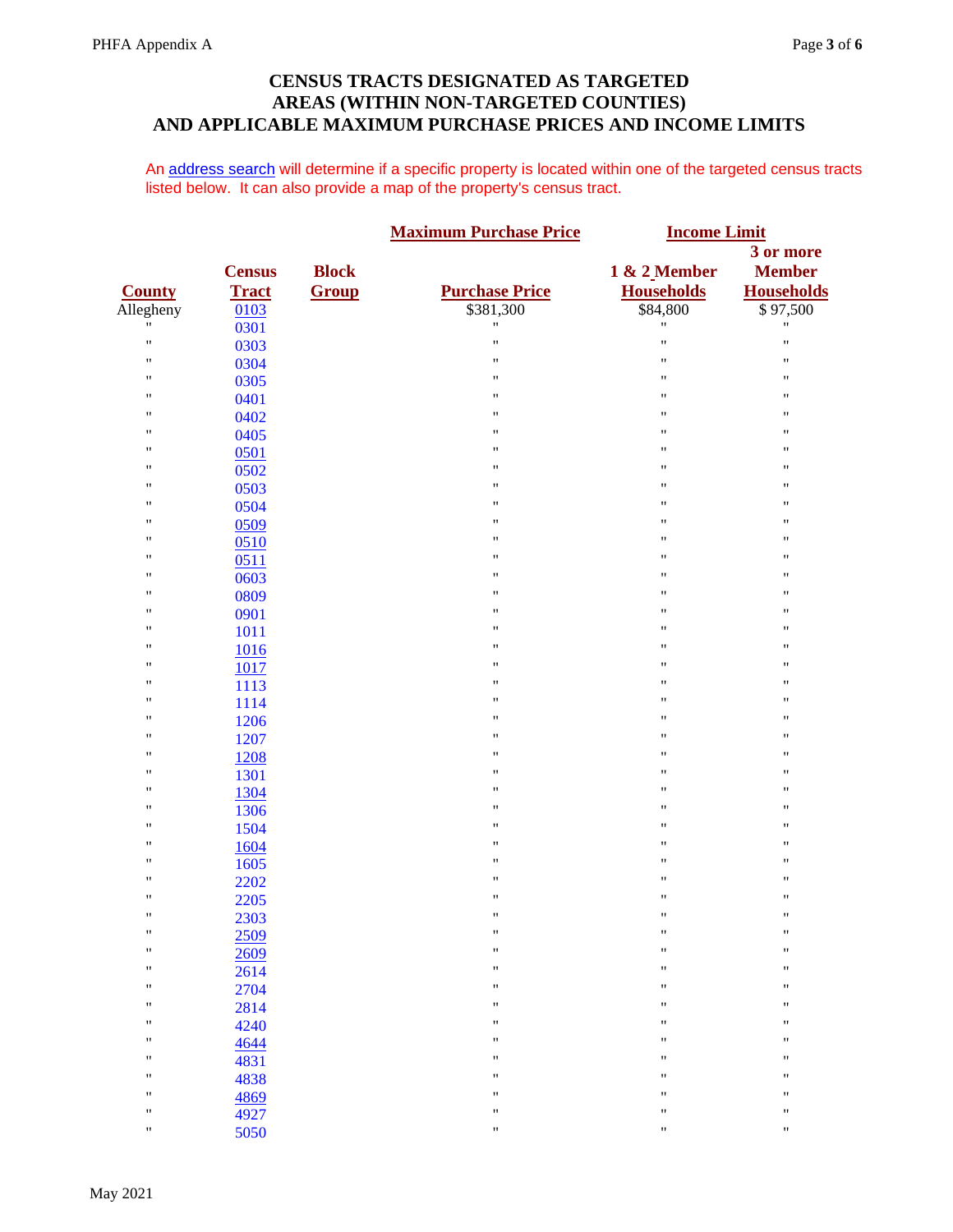<span id="page-3-5"></span><span id="page-3-4"></span><span id="page-3-3"></span><span id="page-3-2"></span><span id="page-3-1"></span><span id="page-3-0"></span>

|                                          |                      |              | <b>Maximum Purchase Price</b>      | <b>Income Limit</b>                        |                               |
|------------------------------------------|----------------------|--------------|------------------------------------|--------------------------------------------|-------------------------------|
|                                          | <b>Census</b>        | <b>Block</b> |                                    | 1 & 2 Member                               | 3 or more<br><b>Member</b>    |
| <b>County</b><br>Allegheny               | <b>Tract</b><br>5100 | Group        | <b>Purchase Price</b><br>\$381,300 | <b>Households</b><br>\$84,800              | <b>Households</b><br>\$97,500 |
| "                                        | 5134                 |              | "                                  | "                                          | 11                            |
| $\pmb{\mathsf{H}}$                       | 5138                 |              | 11                                 | $\pmb{\mathsf{H}}$                         | $\pmb{\mathsf{H}}$            |
| $\pmb{\mathsf{H}}$                       | 5140                 |              | 11                                 | $\pmb{\mathsf{H}}$                         | 11                            |
| "                                        | 5143                 |              | "                                  | $\pmb{\mathsf{H}}$                         | 11                            |
| "                                        | 5150                 |              | "                                  | 11                                         | 11                            |
| "                                        | 5504                 |              | 11                                 | 11                                         | 11                            |
| "                                        | 5509                 |              | "                                  | $\pmb{\mathsf{H}}$                         | 11                            |
| "                                        | 5512                 |              | "                                  | 11                                         | 11                            |
| $\pmb{\mathsf{H}}$                       | 5519                 |              | 11                                 | $\pmb{\mathsf{H}}$                         | 11                            |
| "                                        | 5521                 |              | 11                                 | $\pmb{\mathsf{H}}$                         | $\pmb{\mathsf{H}}$            |
| "                                        | 5523                 |              | "                                  | 11                                         | 11                            |
| "                                        | 5604                 |              | 11                                 | $\pmb{\mathsf{H}}$                         | 11                            |
| $\pmb{\mathsf{H}}$                       | 5606                 |              | 11                                 | $\pmb{\mathsf{H}}$                         | $\pmb{\mathsf{H}}$            |
| "                                        | 5610                 |              | "                                  | $\pmb{\mathsf{H}}$                         | 11                            |
| "                                        | 5611                 |              | 11                                 | $\pmb{\mathsf{H}}$                         | 11                            |
| "                                        | 5612                 |              | "                                  | $\pmb{\mathsf{H}}$                         | 11                            |
| "                                        | 5616                 |              | "                                  | 11                                         | 11                            |
| "                                        | 5617                 |              | "                                  | $\pmb{\mathsf{H}}$                         | "                             |
| "                                        | 5625                 |              | "                                  | $\pmb{\mathsf{H}}$                         | 11                            |
| "                                        | 9805                 |              | "                                  | $\pmb{\mathsf{H}}$                         | 11                            |
| Beaver                                   | 6012                 |              | \$381,300                          | \$84,800                                   | \$97,500                      |
| $\pmb{\mathsf{H}}$                       | 6013                 |              | 11                                 | "                                          | 11                            |
| $\pmb{\mathsf{H}}$<br>$\pmb{\mathsf{H}}$ | 6042                 |              | "<br>"                             | $\pmb{\mathfrak{m}}$<br>$\pmb{\mathsf{H}}$ | "                             |
|                                          | 6045                 |              |                                    |                                            | $\pmb{\mathsf{H}}$            |
| <b>Berks</b>                             | 0001                 |              | \$381,300                          | \$82,200                                   | \$94,500                      |
| "                                        | 0002                 |              | 11                                 | 11                                         | 11                            |
| $^{\dagger}$                             | 0008                 |              | $^{\prime}$                        | 11                                         | 11                            |
| "<br>"                                   | 0009                 | $\mathbf{1}$ | $^{\prime}$<br>$^{\prime}$         | $\pmb{\mathsf{H}}$<br>$\pmb{\mathsf{H}}$   | 11<br>$\pmb{\mathsf{H}}$      |
| "                                        | 0010                 |              | Ħ                                  | 11                                         | "                             |
| $\pmb{\mathsf{H}}$                       | 0011                 |              | $^{\prime}$                        | $\pmb{\mathsf{H}}$                         | $\pmb{\mathsf{H}}$            |
| $\pmb{\mathsf{H}}$                       | 0012                 |              | $\pmb{\mathsf{H}}$                 | 11                                         | $\pmb{\mathsf{H}}$            |
| "                                        | 0013                 |              | $\pmb{\mathsf{H}}$                 | $\pmb{\mathsf{H}}$                         | 11                            |
| "                                        | 0014                 |              | $\pmb{\mathsf{H}}$                 | 11                                         | 11                            |
| $\pmb{\mathsf{H}}$                       | 0016<br>0017         |              | $\pmb{\mathsf{H}}$                 | $\pmb{\mathsf{H}}$                         | $\pmb{\mathsf{H}}$            |
| 11                                       | 0019                 |              | "                                  | 11                                         | 11                            |
| 11                                       | 0020                 |              | $^{\prime\prime}$                  | "                                          | 11                            |
| "                                        | 0021                 |              | "                                  | 11                                         | 11                            |
| "                                        | 0022                 |              | Ħ                                  | "                                          | "                             |
| "                                        | 0023                 |              | Ħ                                  | "                                          | 11                            |
| "                                        | 0024                 | 1,2          | Ħ                                  | 11                                         | $^{\dagger}$                  |
| "                                        | 0025                 |              | 11                                 | "                                          | 11                            |
| $\pmb{\mathsf{H}}$                       | 0026                 |              | $\pmb{\cdot}$                      | 11                                         | 11                            |
| Centre<br>Ħ                              | 0121<br>0125         |              | \$381,300<br>Ħ                     | \$88,700<br>Ħ                              | \$102,000<br>11               |
| Chester                                  | 3056                 |              | \$461,400                          | \$96,600                                   | \$111,000                     |
| Cumberland                               | 131.02               |              | \$381,300                          | \$85,000                                   | \$97,700                      |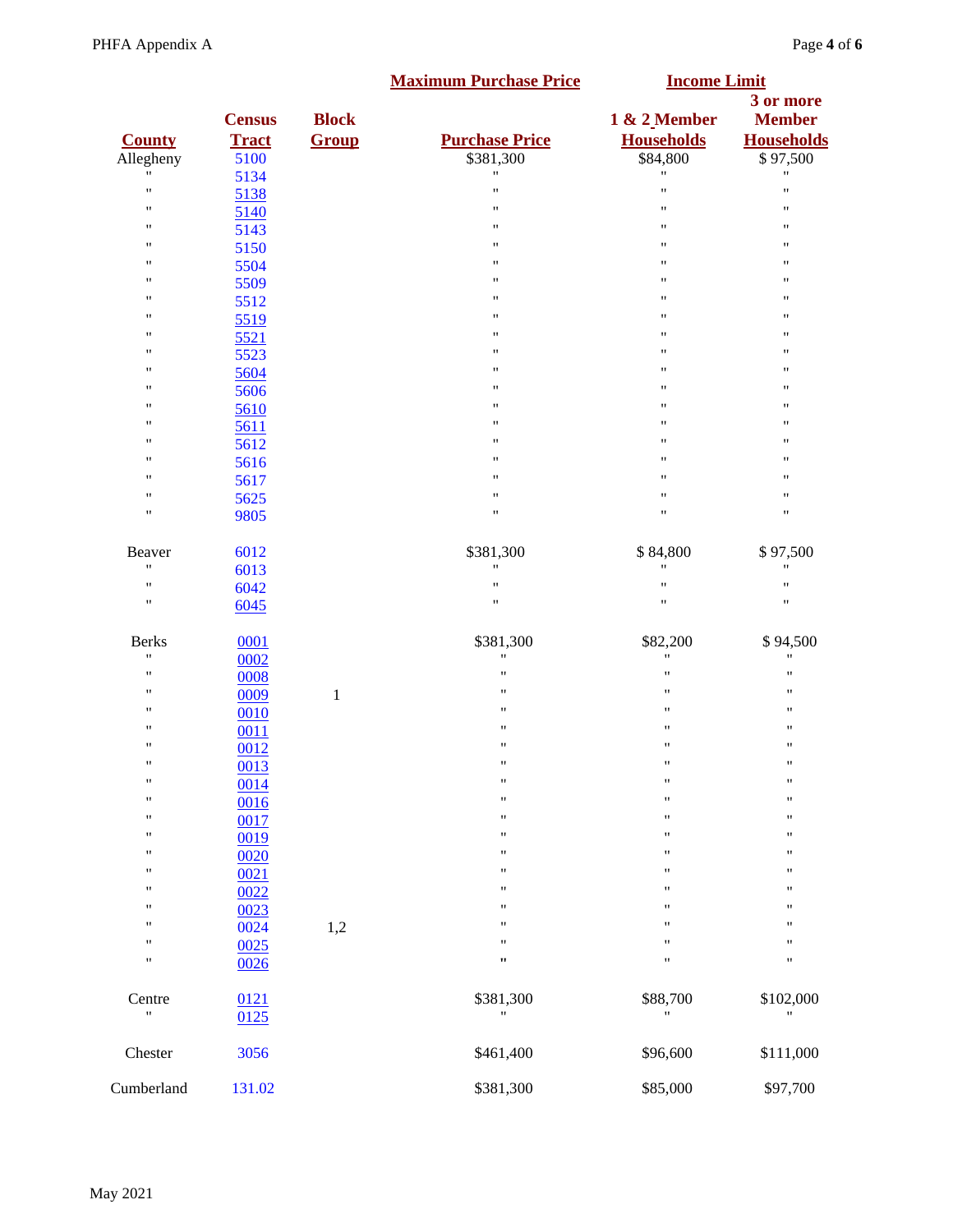<span id="page-4-5"></span><span id="page-4-4"></span><span id="page-4-3"></span><span id="page-4-2"></span><span id="page-4-1"></span><span id="page-4-0"></span>

|                    |               |                | <b>Maximum Purchase Price</b>   | <b>Income Limit</b>            |                            |
|--------------------|---------------|----------------|---------------------------------|--------------------------------|----------------------------|
|                    | <b>Census</b> | <b>Block</b>   |                                 | 1 & 2 Member                   | 3 or more<br><b>Member</b> |
|                    |               |                |                                 |                                |                            |
| <b>County</b>      | <b>Tract</b>  | Group          | <b>Purchase Price</b>           | <b>Households</b>              | <b>Households</b>          |
| Dauphin<br>Ħ       | 0205          | $1 - 3$        | \$381,300<br>$\pmb{\mathsf{H}}$ | \$85,000<br>$\pmb{\mathsf{H}}$ | \$97,700                   |
|                    | 0206          |                |                                 |                                | $\pmb{\mathsf{H}}$         |
| $\pmb{\mathsf{H}}$ | 0207          |                | $\pmb{\mathsf{H}}$              | $\pmb{\mathsf{H}}$             | $\pmb{\mathsf{H}}$         |
| "                  | 0210          |                | $\pmb{\mathsf{H}}$              | $\pmb{\mathsf{H}}$             | "                          |
| $\pmb{\mathsf{H}}$ | 0211          |                | $\pmb{\mathsf{H}}$              | $\pmb{\mathsf{H}}$             | 11                         |
| $\pmb{\mathsf{H}}$ | 0212          |                | $\pmb{\mathsf{H}}$              | $\pmb{\mathsf{H}}$             | $\pmb{\mathsf{H}}$         |
| $\pmb{\mathsf{H}}$ | 0213          |                | $\pmb{\mathsf{H}}$              | $\pmb{\mathsf{H}}$             | $\pmb{\mathsf{H}}$         |
| $\pmb{\mathsf{H}}$ | 0214          |                | $\pmb{\mathsf{H}}$              | $\pmb{\mathsf{H}}$             | 11                         |
| $\pmb{\mathsf{H}}$ | 0215          |                | $\pmb{\mathsf{H}}$              | $\pmb{\mathsf{H}}$             | $\pmb{\mathsf{H}}$         |
| $\pmb{\mathsf{H}}$ | 0216          |                | $\pmb{\mathsf{H}}$              | $\pmb{\mathsf{H}}$             | 11                         |
| Delaware           | 4025          |                | \$461,400                       | \$96,600                       | \$111,000                  |
| $\pmb{\mathsf{H}}$ | 4047          |                | $\pmb{\mathsf{H}}$              | $\pmb{\mathsf{H}}$             | $\pmb{\mathsf{H}}$         |
| $\mathbf{H}$       | 4048          |                | $\pmb{\mathsf{H}}$              | $\pmb{\mathsf{H}}$             | $\pmb{\mathsf{H}}$         |
| $\pmb{\mathsf{H}}$ | 4049          |                | $\pmb{\mathsf{H}}$              | $\pmb{\mathsf{H}}$             | $\pmb{\mathsf{H}}$         |
| "                  | 4050          |                | $\pmb{\mathsf{H}}$              | $\pmb{\mathsf{H}}$             | 11                         |
| $\pmb{\mathsf{H}}$ | 4051          |                | $\pmb{\mathsf{H}}$              | $\pmb{\mathsf{H}}$             | 11                         |
| $\pmb{\mathsf{H}}$ | 4052          |                | $\pmb{\mathsf{H}}$              | $\pmb{\mathsf{H}}$             | $\pmb{\mathsf{H}}$         |
| $\pmb{\mathsf{H}}$ | 4054          |                | $\pmb{\mathsf{H}}$              | $\pmb{\mathsf{H}}$             | $\pmb{\mathsf{H}}$         |
| "                  | 4058.02       |                | $\pmb{\mathsf{H}}$              | $\pmb{\mathsf{H}}$             | $\pmb{\mathsf{H}}$         |
| Erie               | 0001          |                | \$381,300                       | \$81,000                       | \$93,100                   |
| $\mathbf{H}$       | 0003          |                | $\pmb{\mathsf{H}}$              | $\pmb{\mathsf{H}}$             | $\pmb{\mathsf{H}}$         |
| $\pmb{\mathsf{H}}$ | 0004          |                | $\pmb{\mathsf{H}}$              | $\pmb{\mathsf{H}}$             | $\pmb{\mathsf{H}}$         |
| $\pmb{\mathsf{H}}$ | 0005          |                | $\pmb{\mathsf{H}}$              | $\pmb{\mathsf{H}}$             | $\pmb{\mathsf{H}}$         |
| "                  | 0006          |                | $\pmb{\mathsf{H}}$              | $\pmb{\mathsf{H}}$             | $\pmb{\mathsf{H}}$         |
| $\pmb{\mathsf{H}}$ | 0007          |                | $\pmb{\mathsf{H}}$              | $\pmb{\mathsf{H}}$             | $\pmb{\mathsf{H}}$         |
| "                  | 0008          |                | $\pmb{\mathsf{H}}$              | $\pmb{\mathsf{H}}$             | 11                         |
| $\pmb{\mathsf{H}}$ | 0009          |                | $\pmb{\mathsf{H}}$              | $\pmb{\mathsf{H}}$             | 11                         |
| $\pmb{\mathsf{H}}$ | 0010          | $1 - 3$        | $\pmb{\mathsf{H}}$              | $\pmb{\mathsf{H}}$             | $\pmb{\mathsf{H}}$         |
| $\pmb{\mathsf{H}}$ | 0011          | $\mathbf{1}$   | $\pmb{\mathsf{H}}$              | $\pmb{\mathsf{H}}$             | $\pmb{\mathsf{H}}$         |
| $\pmb{\mathsf{H}}$ | 0012          |                | $\pmb{\mathsf{H}}$              | $\pmb{\mathsf{H}}$             | 11                         |
| $\pmb{\mathsf{H}}$ |               |                | $\pmb{\mathsf{H}}$              | $\pmb{\mathsf{H}}$             | $\pmb{\mathsf{H}}$         |
| $\pmb{\mathsf{H}}$ | 0013          |                | $\pmb{\mathsf{H}}$              | $\pmb{\mathsf{H}}$             | 11                         |
| $\pmb{\mathsf{H}}$ | 0014          |                | $\pmb{\mathsf{H}}$              | $\pmb{\mathsf{H}}$             | $\pmb{\mathsf{H}}$         |
| $\pmb{\mathsf{H}}$ | 0015          |                | $\pmb{\mathsf{H}}$              | $\pmb{\mathsf{H}}$             | $\pmb{\mathsf{H}}$         |
|                    | 0017          |                | $\pmb{\mathsf{H}}$              |                                |                            |
| $\pmb{\mathsf{H}}$ | 0018          |                |                                 | $\pmb{\mathsf{H}}$             | $\pmb{\mathsf{H}}$         |
| "                  | 0019          |                | "                               | $\pmb{\mathsf{H}}$             | 11                         |
| $\pmb{\mathsf{H}}$ | 0020          |                | $\pmb{\mathsf{H}}$              | $\pmb{\mathsf{H}}$             | $\pmb{\mathsf{H}}$         |
| 11                 | 0023          | $\overline{4}$ | "                               | $\pmb{\mathsf{H}}$             | 11                         |
| $\mathbf{H}$       | 0028          | $\overline{4}$ | $\pmb{\mathsf{H}}$              | $\pmb{\mathsf{H}}$             | $\pmb{\mathsf{H}}$         |
| Franklin           | 0112          |                | \$381,300                       | \$81,000                       | \$93,100                   |
| Lancaster          | 0004          |                | \$381,300                       | \$83,000                       | \$95,400                   |
| $\mathbf{H}$       | 0007          |                | $\pmb{\mathsf{H}}$              |                                |                            |
| $\mathbf{H}$       | 0009          |                | $\pmb{\mathsf{H}}$              | $\pmb{\mathsf{H}}$             | $\pmb{\mathsf{H}}$         |
| $\pmb{\mathsf{H}}$ | 0011          |                | $\pmb{\mathsf{H}}$              | $\pmb{\mathsf{H}}$             | $\pmb{\mathsf{H}}$         |
| $\pmb{\mathsf{H}}$ | 0014          |                | $\pmb{\mathsf{H}}$              | $\pmb{\mathsf{H}}$             | $\pmb{\mathsf{H}}$         |
| $\pmb{\mathsf{H}}$ | 0147          |                | $\pmb{\mathsf{H}}$              | $\pmb{\mathsf{H}}$             | $\pmb{\mathsf{H}}$         |
| Lebanon            | 0003          |                | \$381,300                       | \$81,000                       | \$93,100                   |
| Lehigh             | 0004          |                | \$398,600                       | \$81,900                       | \$94,100                   |